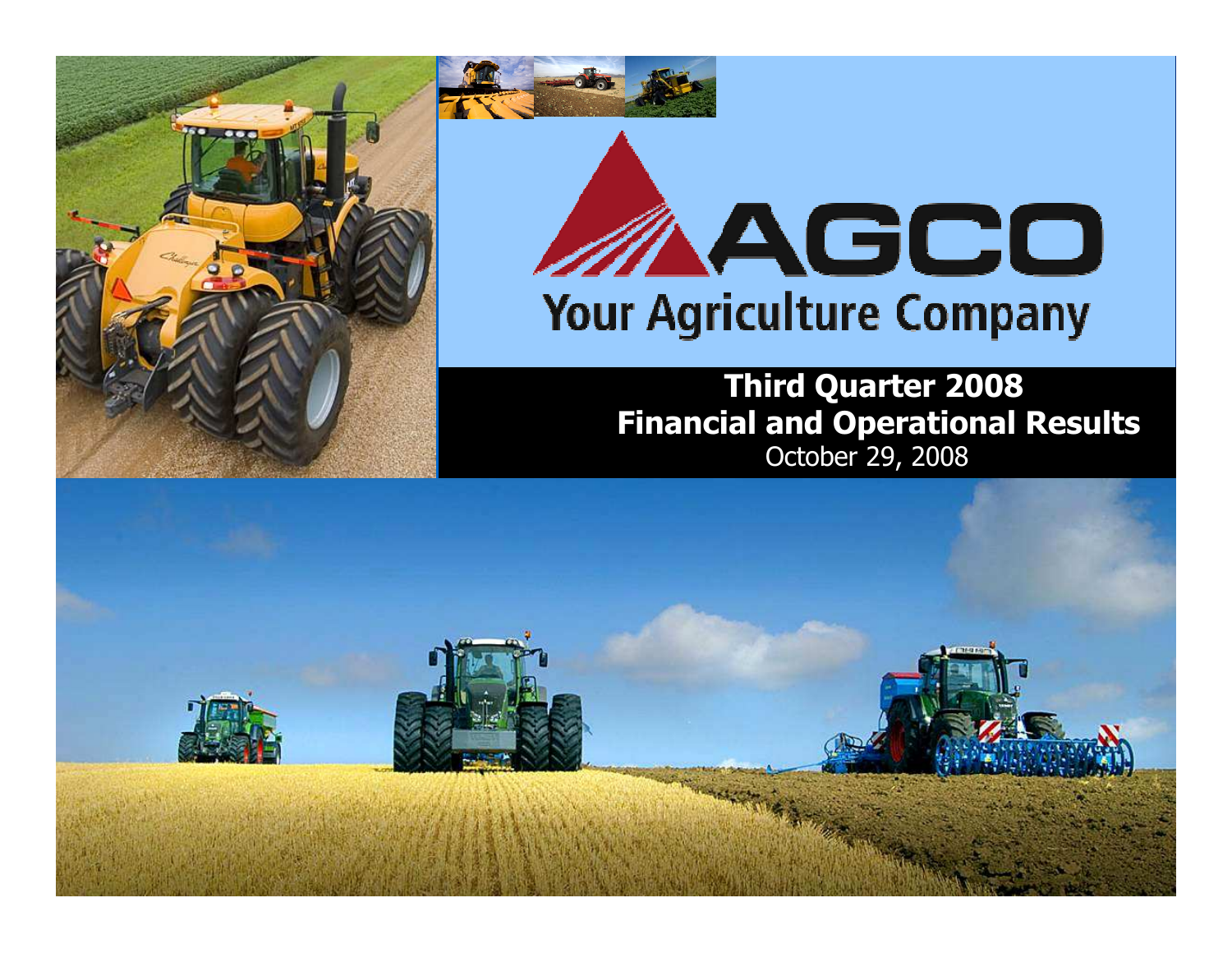#### Forward-Looking Statements

Statements that are not historical facts, including the projections of future sales, earnings, production levels, supplier and production constraints, inflation, farm income, working capital improvement, cash flow, margins, effective tax rate, capital expenditures and strategic initiatives, are forward-looking and subject to risks which could cause actual results to differ materially from those suggested by the statements. The following are among the factors that could cause actual results to differ materially from the results discussed in or implied by the forward-looking statements: our results depend entirely on the agricultural industry, we depend upon suppliers for components and parts, a majority of our sales and manufacturing takes place outside the United States, and we are subject to exchange and interest rate changes. Further information concerning these and other factors is included in AGCO's filings with the SEC, including its Form 10-K for the year ended December 31, 2007 and the Form<br>10.0 for the guarter anded June 20, 2008, The Company disclaims any 10-Q for the quarter ended June 30, 2008. The Company disclaims anyresponsibility to update any forward-looking statements.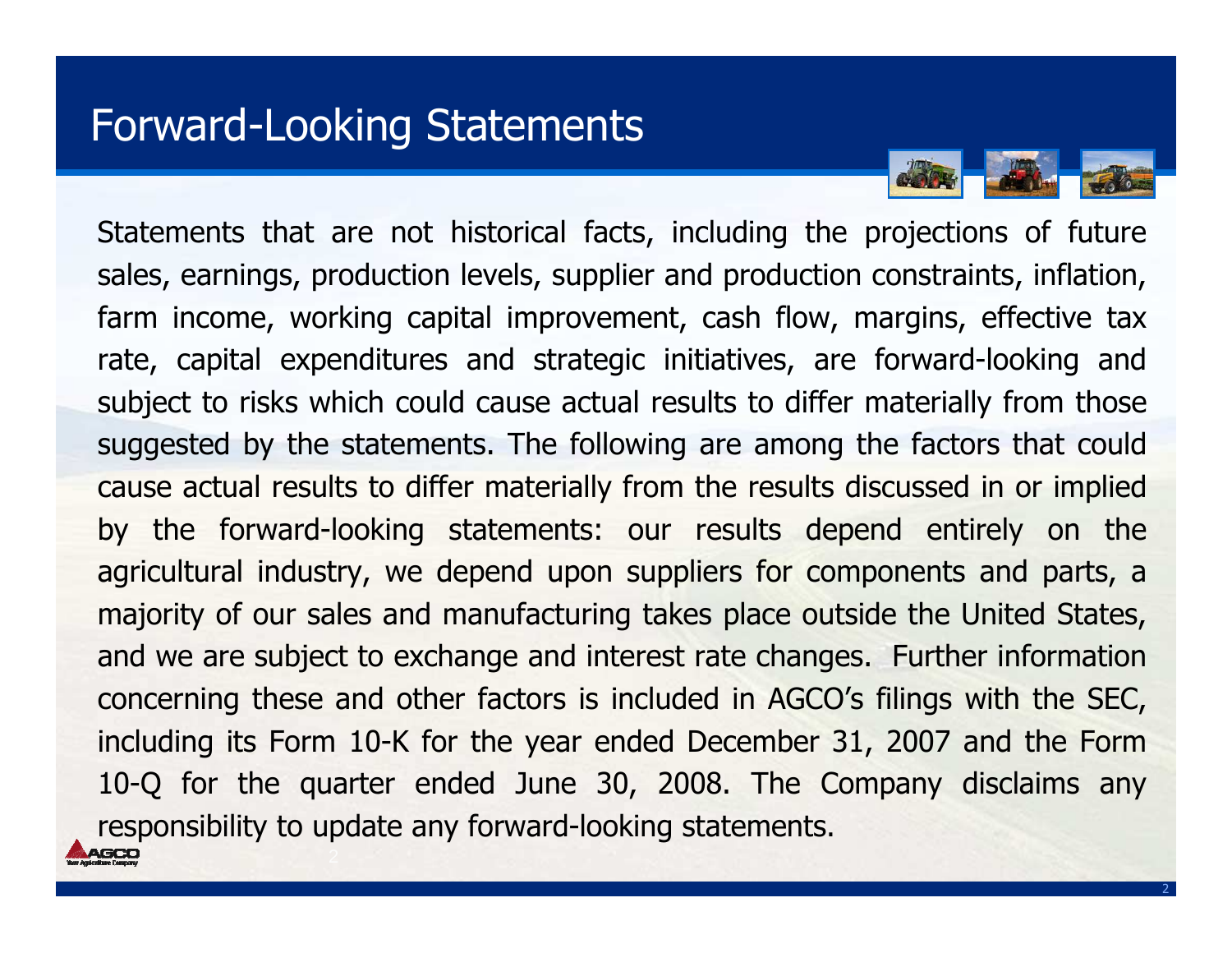# Financial Summary

|                              | <b>Q308</b> | <b>Q308 vs</b><br><b>Q307</b> | <b>YTD</b><br>2008 | <b>YTD08 vs</b><br><b>YTD07</b> |
|------------------------------|-------------|-------------------------------|--------------------|---------------------------------|
| <b>Net Sales (\$Ms)</b>      | 2,085.4     | $+29.3%$                      | 6,267.4            | $+34.6%$                        |
| <b>Gross Profit (\$Ms)</b>   | 380.1       | $+23.6%$                      | 1,123.5            | $+36.3%$                        |
| Adj. Op. Income (\$Ms) 141.8 |             | $+31.4%$                      | 425.3              | $+60.9%$                        |
| Adj. Op. Margin              | 6.8%        | $+0.1%$                       | 6.8%               | $+1.1%$                         |
| <b>Adj. Diluted EPS</b>      | \$1.04      | $+ $0.27$                     | \$3.01             | $+ $1.31$                       |

**TIERS** 

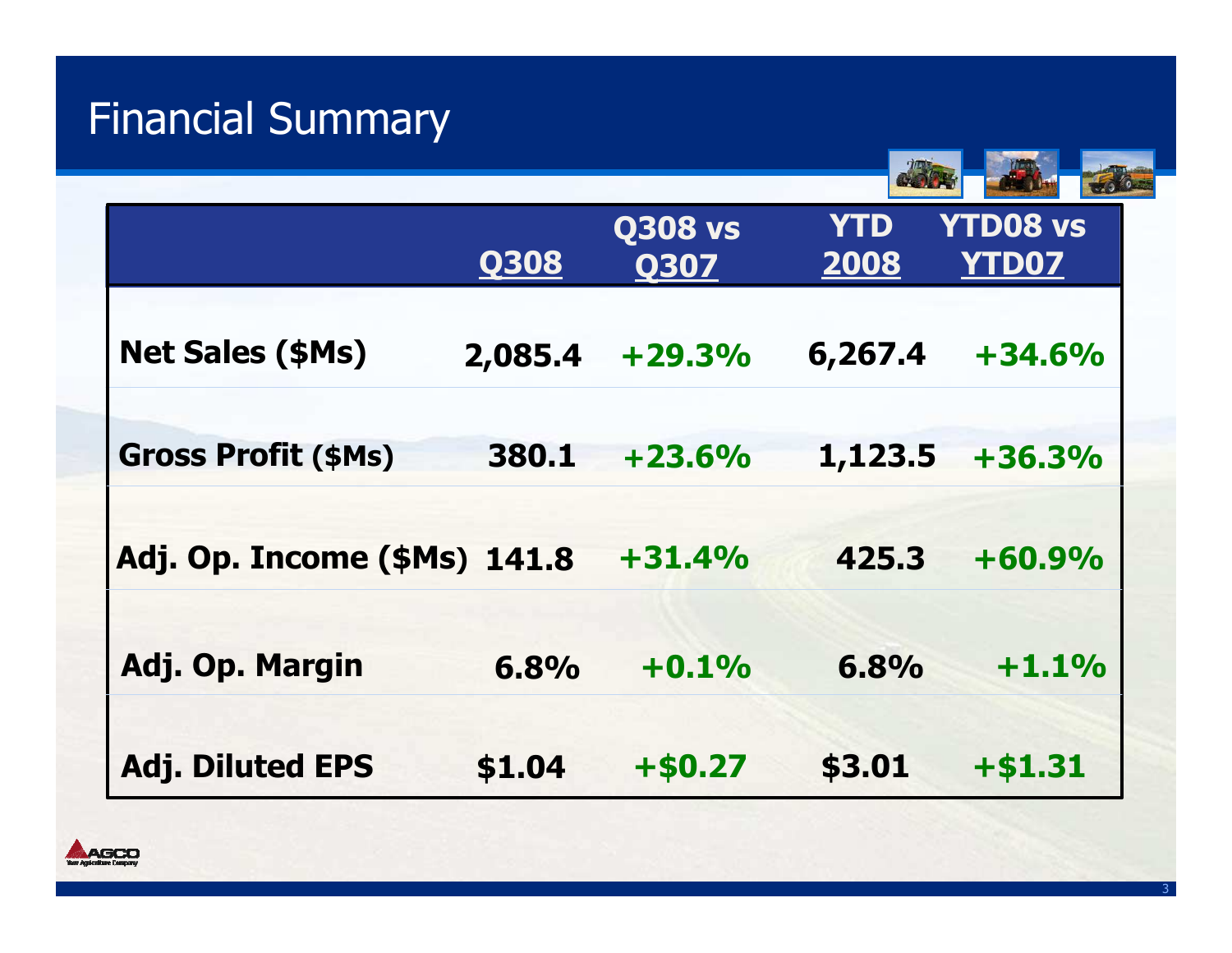### Tractor/Combine Production



#### Production Units



#### • Production up 11% in Q308 vs Q307

• Total 2008 production expected to increase 18-19% from 2007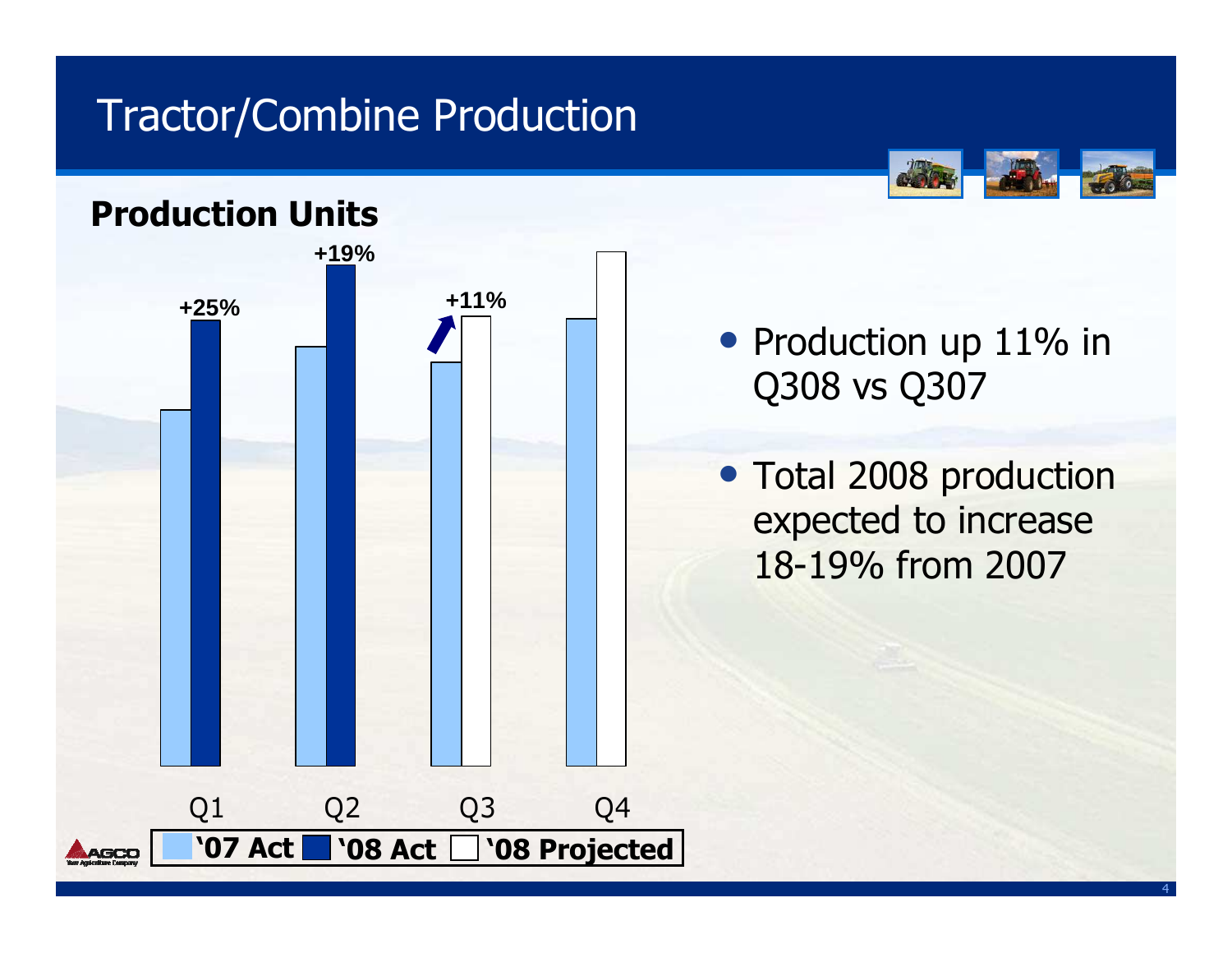# Industry Overview

| <b>September YTD Retail Units</b> |                        |                       |  |  |
|-----------------------------------|------------------------|-----------------------|--|--|
| <b>North America</b>              |                        | <b>YTD08 vs YTD07</b> |  |  |
| <b>Tractors</b>                   | – Industry<br>$-$ AGCO | $-5\%$                |  |  |
| Combines                          | - Industry<br>$- AGCO$ | $+25%$                |  |  |
| <b>Europe</b>                     |                        |                       |  |  |
| <b>Tractors</b>                   | - Industry<br>$-$ AGCO | $+9%$                 |  |  |
| <b>South America</b>              |                        |                       |  |  |
| <b>Tractors</b>                   | – Industry<br>$-$ AGCO | $+36%$                |  |  |
| Combines                          | - Industry<br>$-$ AGCO | $+87%$                |  |  |

29

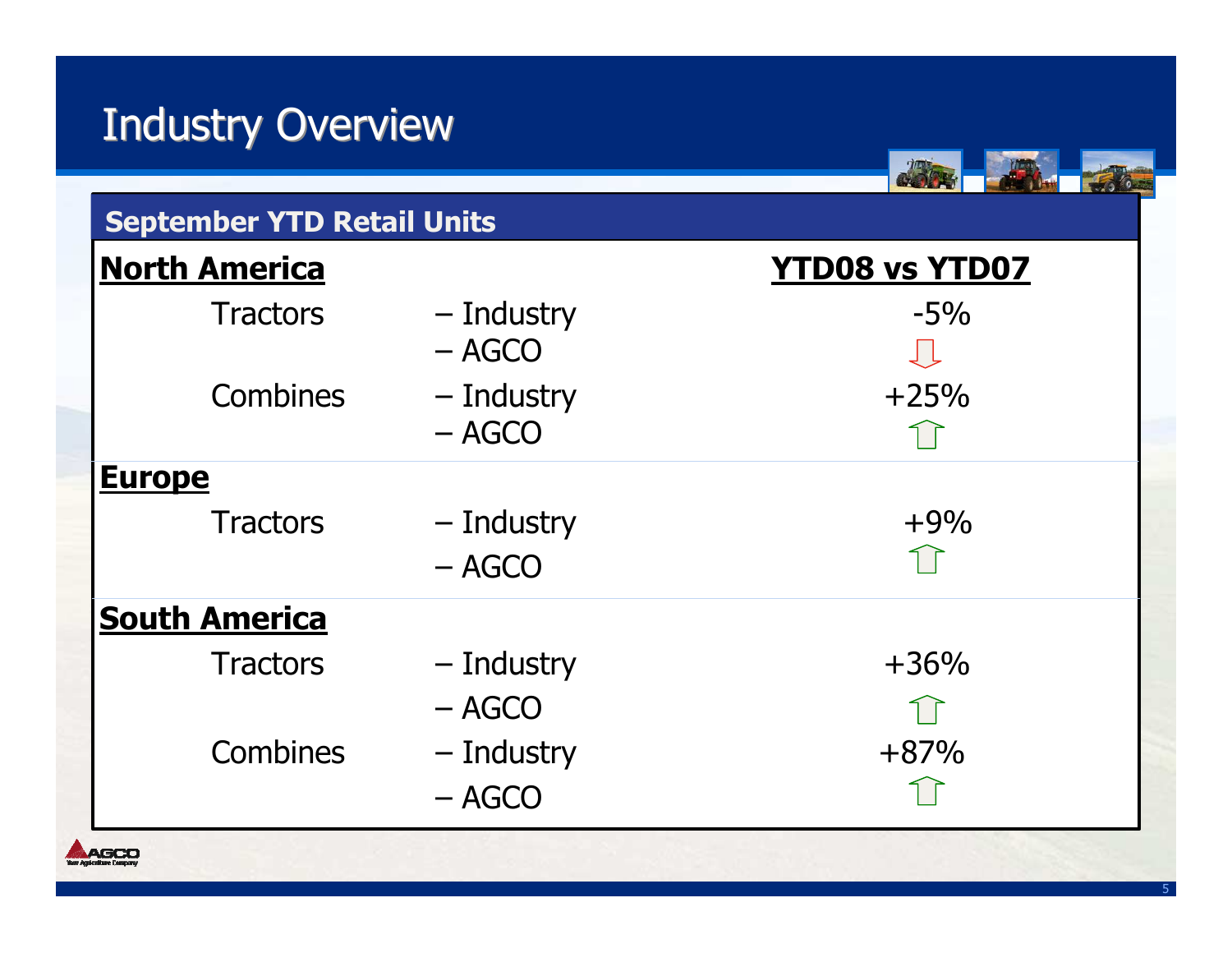#### Regional Net Sales Results



#### Q308 vs Q307 Net Sales Excl.Translation



#### YTD 08 vs YTD 07 Net Sales Excl. Translation

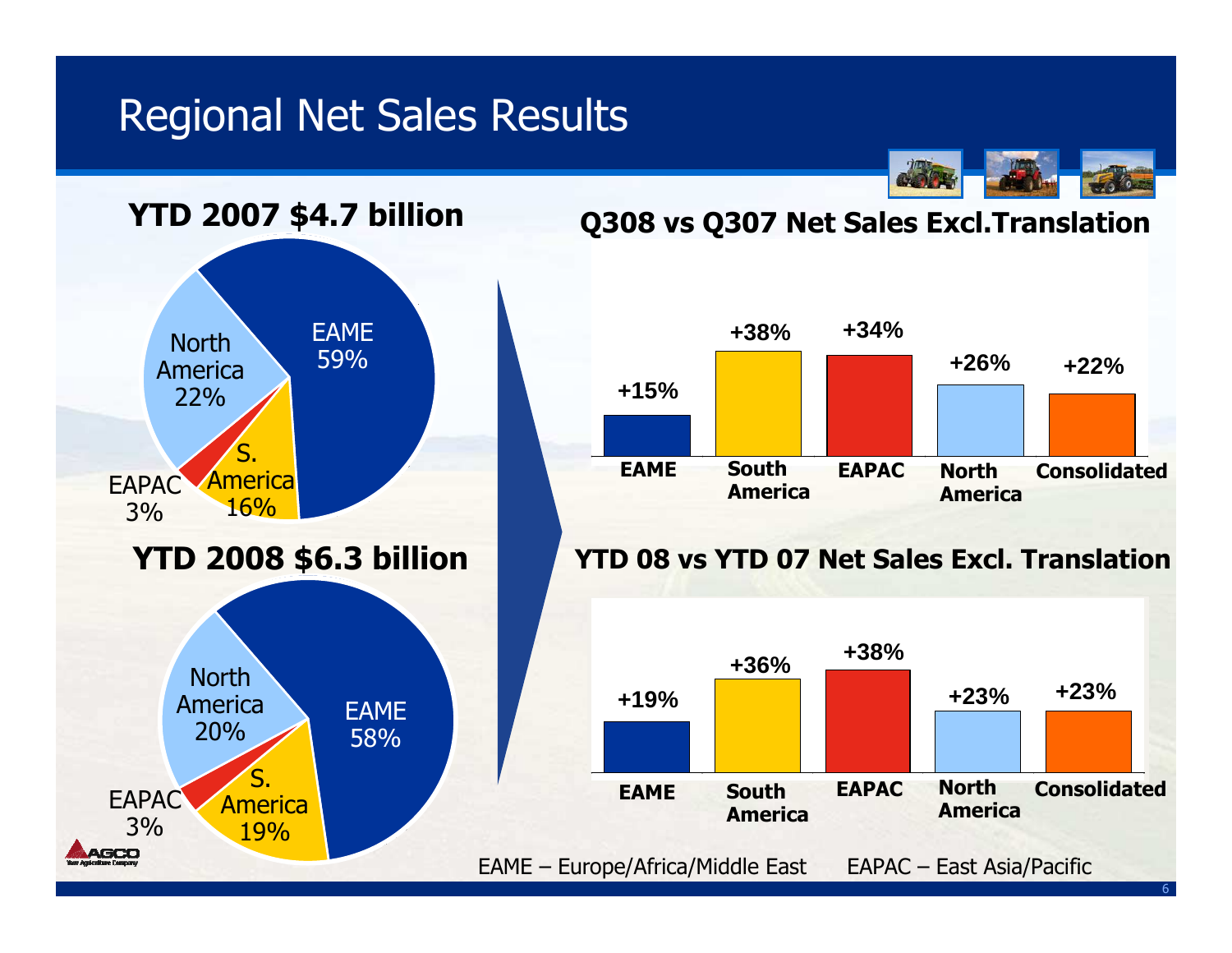### Sales and Margins

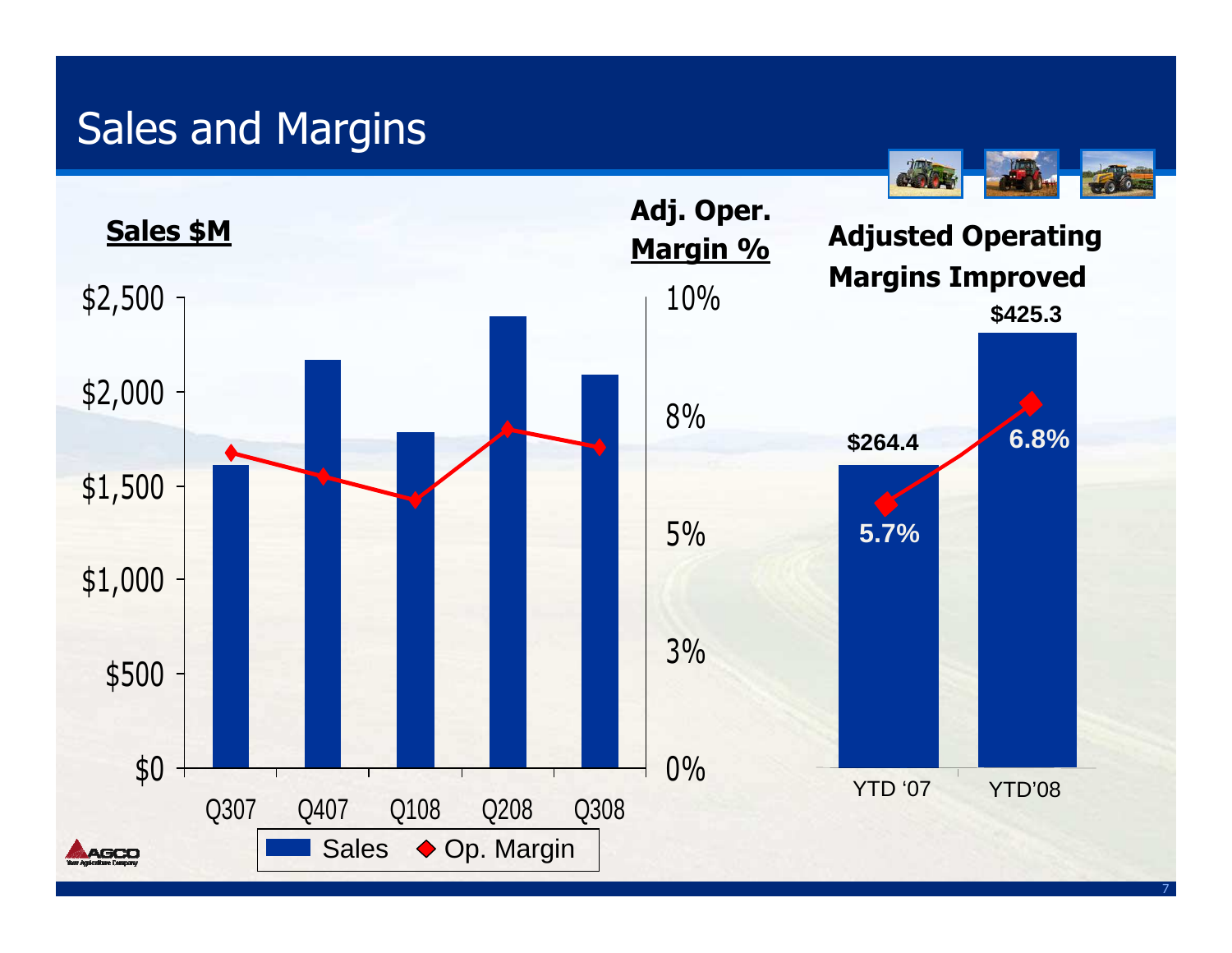# Working Capital Progress





- Progress in NA dealer inventory months supply
- Long-term initiatives
	- –build to order
	- –– distribution strategies



\* Working Capital defined as Avg. A/R + Avg. Inv. – Avg. A/P – Avg. Accrued Exp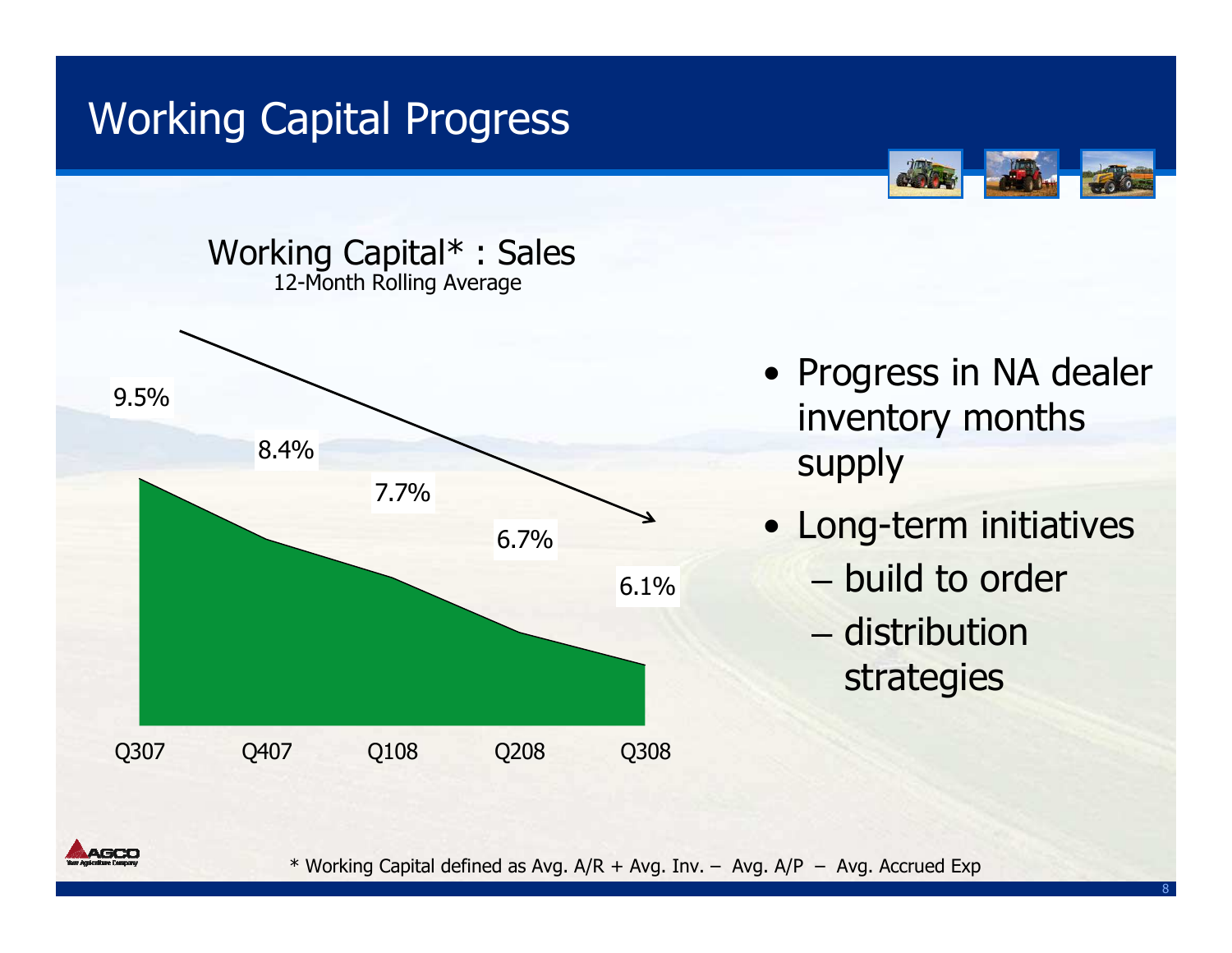# Strong Free Cash Flow



- Increased Capex in 2008
- Fourth quarter seasonally stronger for Free Cash Flow
- On track for healthy 2008 performance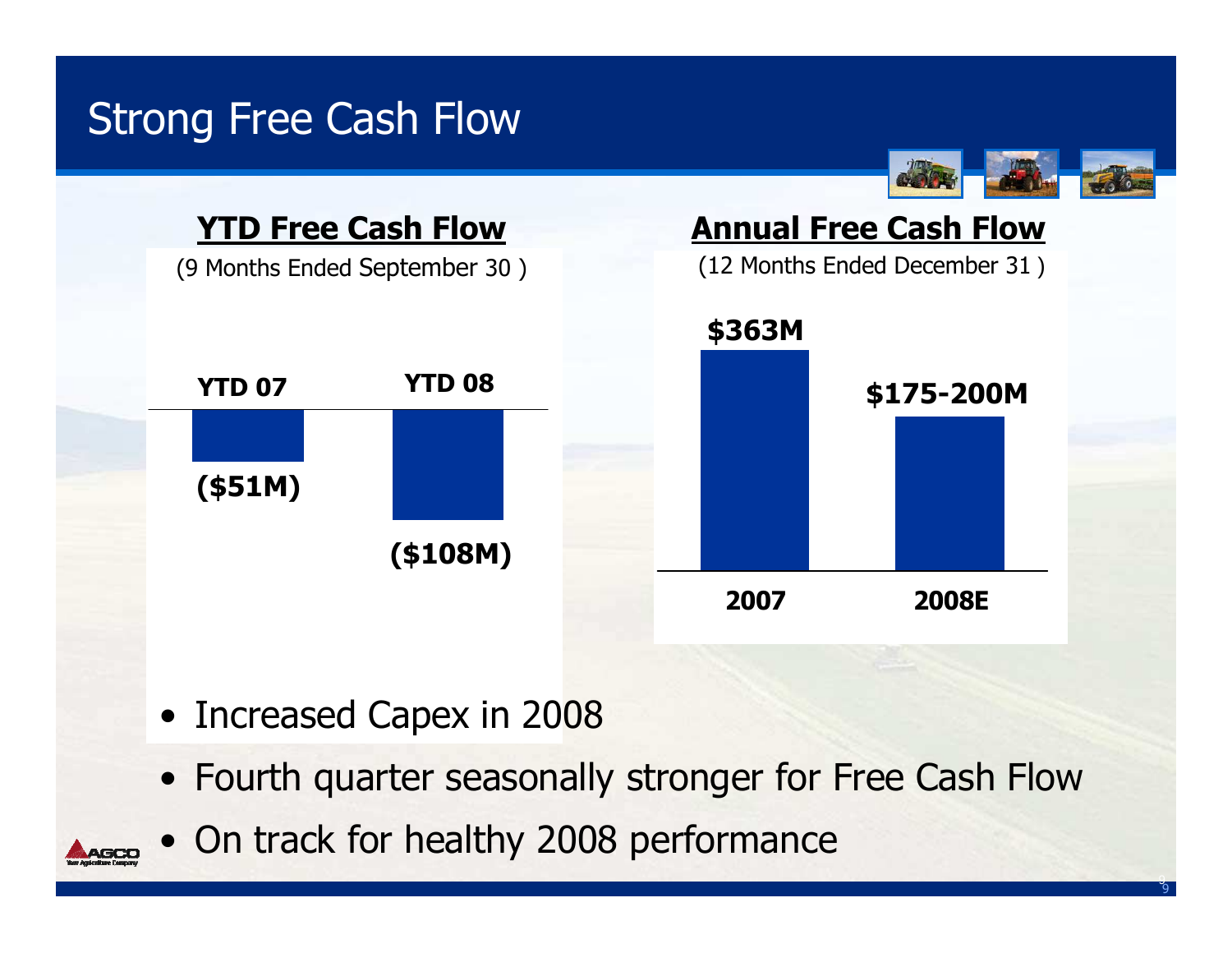# Impacts of Strategic Initiatives

**AGCC** 

|                             | <b>2008 Incremental</b><br><b>Pre-tax Impact</b> |
|-----------------------------|--------------------------------------------------|
| <b>Increased R&amp;D</b>    | $-$ \$ 25 M                                      |
| System/process improvements | $-$ \$ 10 M                                      |
| <b>Growth initiatives</b>   | $-$ \$ 15 M                                      |
| <b>Total</b>                | $-$ \$50 M                                       |
|                             |                                                  |

**CLOIS**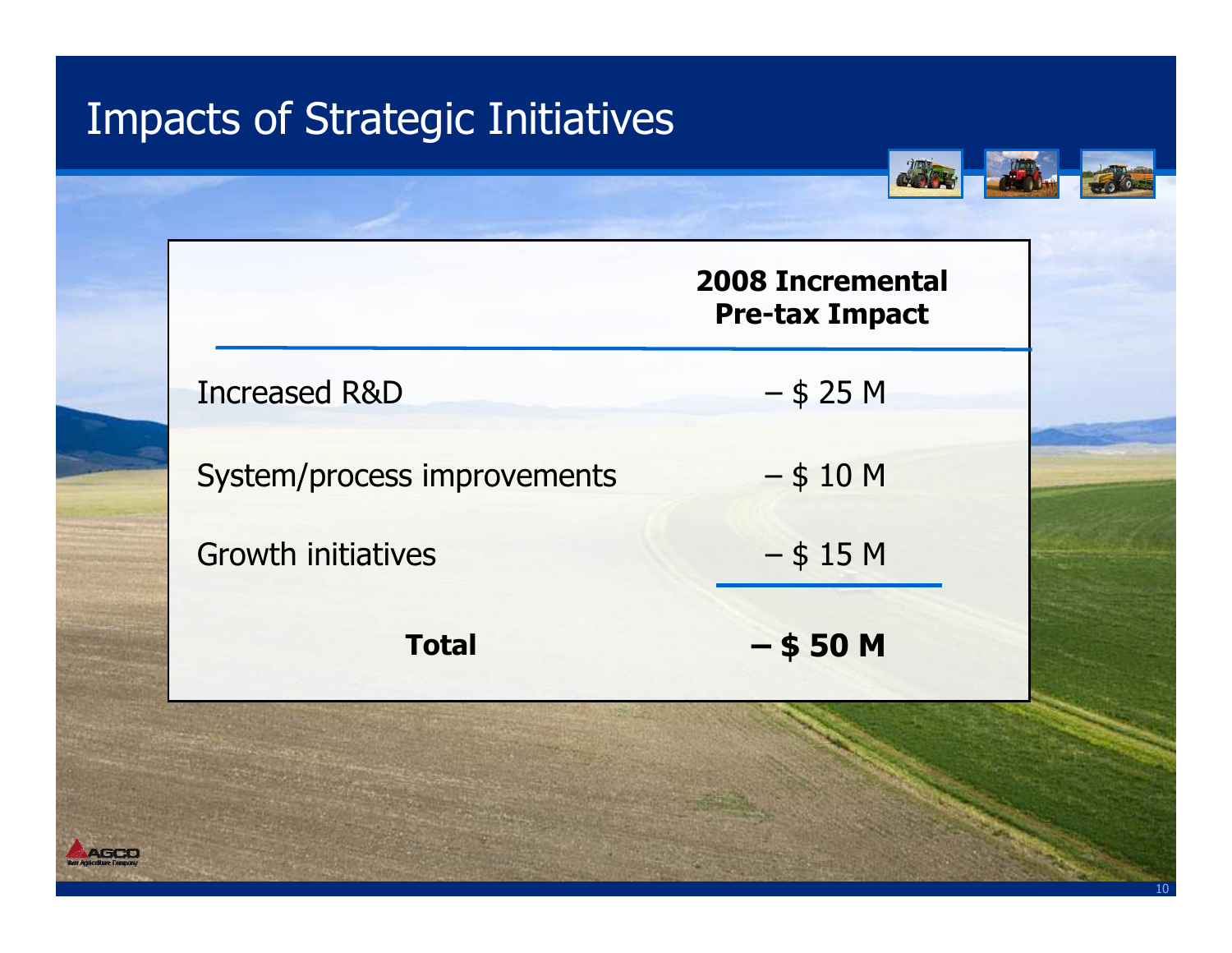### Financial Targets



11

#### 2008 Targets

Total sales growth 22% to 24%

Capital expenditures \$230-250 million

Diluted EPS \$3.90 to \$4.00

Free cash flow \$175-\$200 million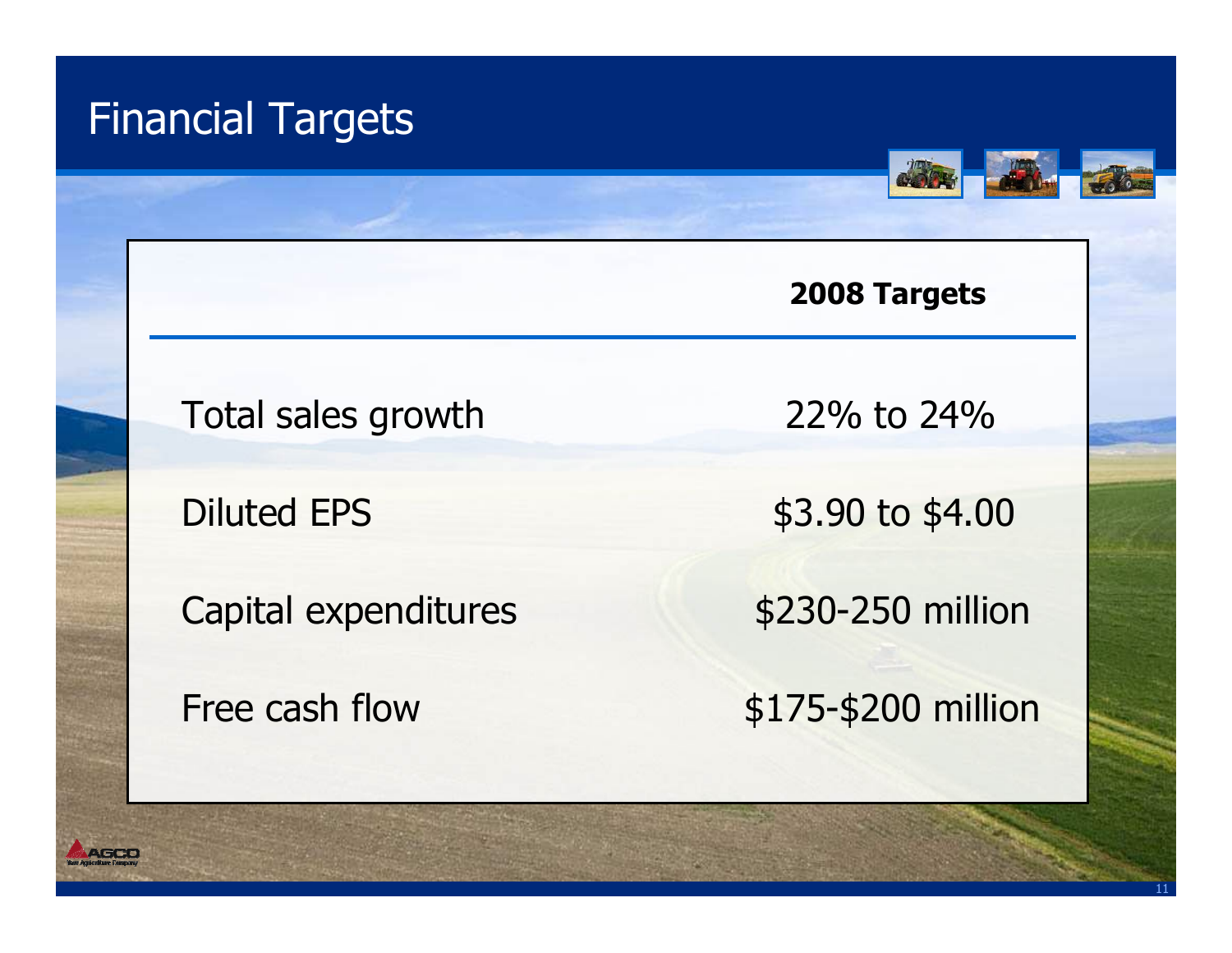# Appendix



#### Intentionally left blank

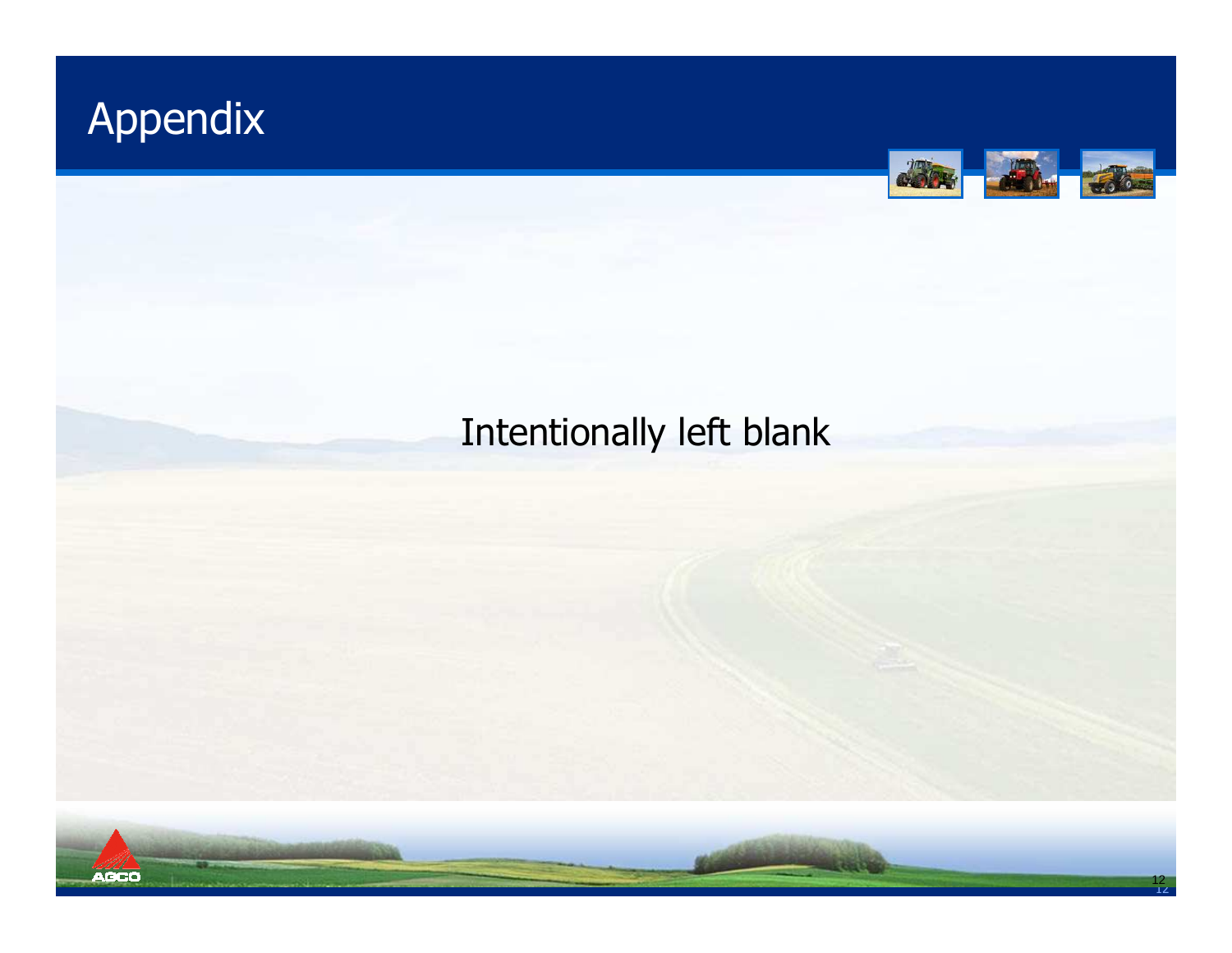

|                                                               | Three months ended September 30,    |                                     |                                  |                                     |                                     |                                   |
|---------------------------------------------------------------|-------------------------------------|-------------------------------------|----------------------------------|-------------------------------------|-------------------------------------|-----------------------------------|
|                                                               | 2008                                |                                     |                                  | 2007                                |                                     |                                   |
|                                                               | Income<br>From<br><b>Operations</b> | <b>Net</b><br>Income <sup>(1)</sup> | Eamings<br>Per<br>Share $^{(1)}$ | Income<br>From<br><b>Operations</b> | <b>Net</b><br>Income <sup>(1)</sup> | Earnings<br>Per<br>Share $^{(1)}$ |
| As adjusted<br>Restructuring and other<br>infrequent expenses | \$141.8                             | \$102.7                             | \$1.04                           | \$107.9                             | \$74.2                              | \$0.77                            |
| (income)                                                      | 0.1                                 | 0.1                                 |                                  | (2.5)                               | (2.7)                               | (0.03)                            |
| As reported                                                   | \$141.7                             | \$102.6                             | $\mathbb{S}$<br>1.04             | \$110.4                             | $\mathbb{S}$<br>76.9                | \$0.80                            |

(1) After tax.

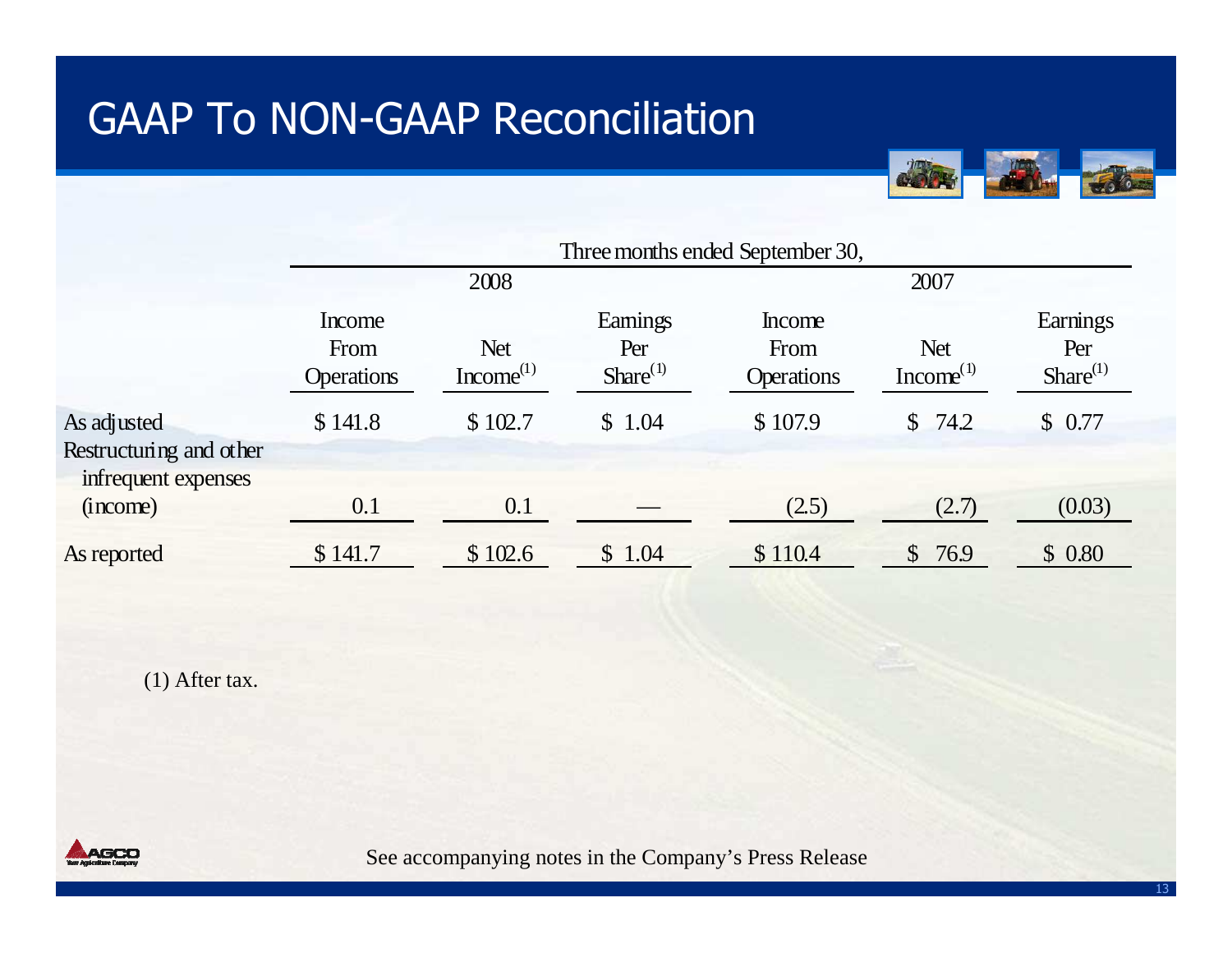

(1) After tax.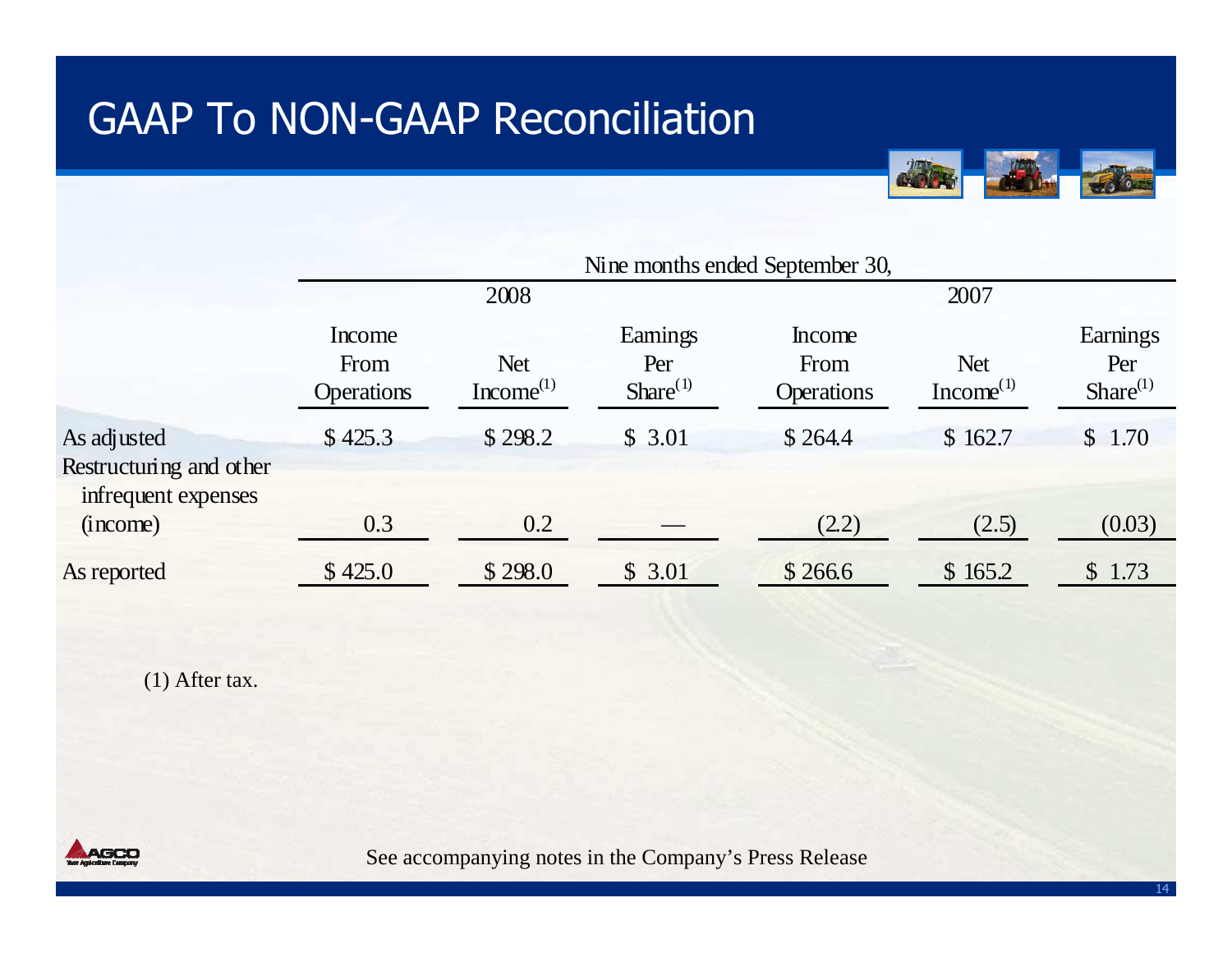

| <b>Free Cash Flow</b>                                        | Three months<br>ended<br>September 30,<br>2008 | Three months<br>ended<br>September 30,<br>2007 |  |
|--------------------------------------------------------------|------------------------------------------------|------------------------------------------------|--|
| Net cash provided by (used in) operating activities<br>Less: | \$<br>(13.4)                                   | \$<br>59.3                                     |  |
| Capital expenditures                                         | (55.8)                                         | (34.7)                                         |  |
| Free cash flow                                               | (69.2)                                         | 24.6                                           |  |
|                                                              | Nine months<br>ended<br>September 30,<br>2008  | Nine months<br>ended<br>September 30,<br>2007  |  |
| Net cash provided by operating activities                    | \$<br>47.9                                     | \$<br>32.2                                     |  |
| Less:<br>Capital expenditures                                | (155.5)                                        | (83.6)                                         |  |
| Free cash flow                                               | \$<br>(107.6)                                  | \$<br>(51.4)                                   |  |

See accompanying notes in the Company's Press Release